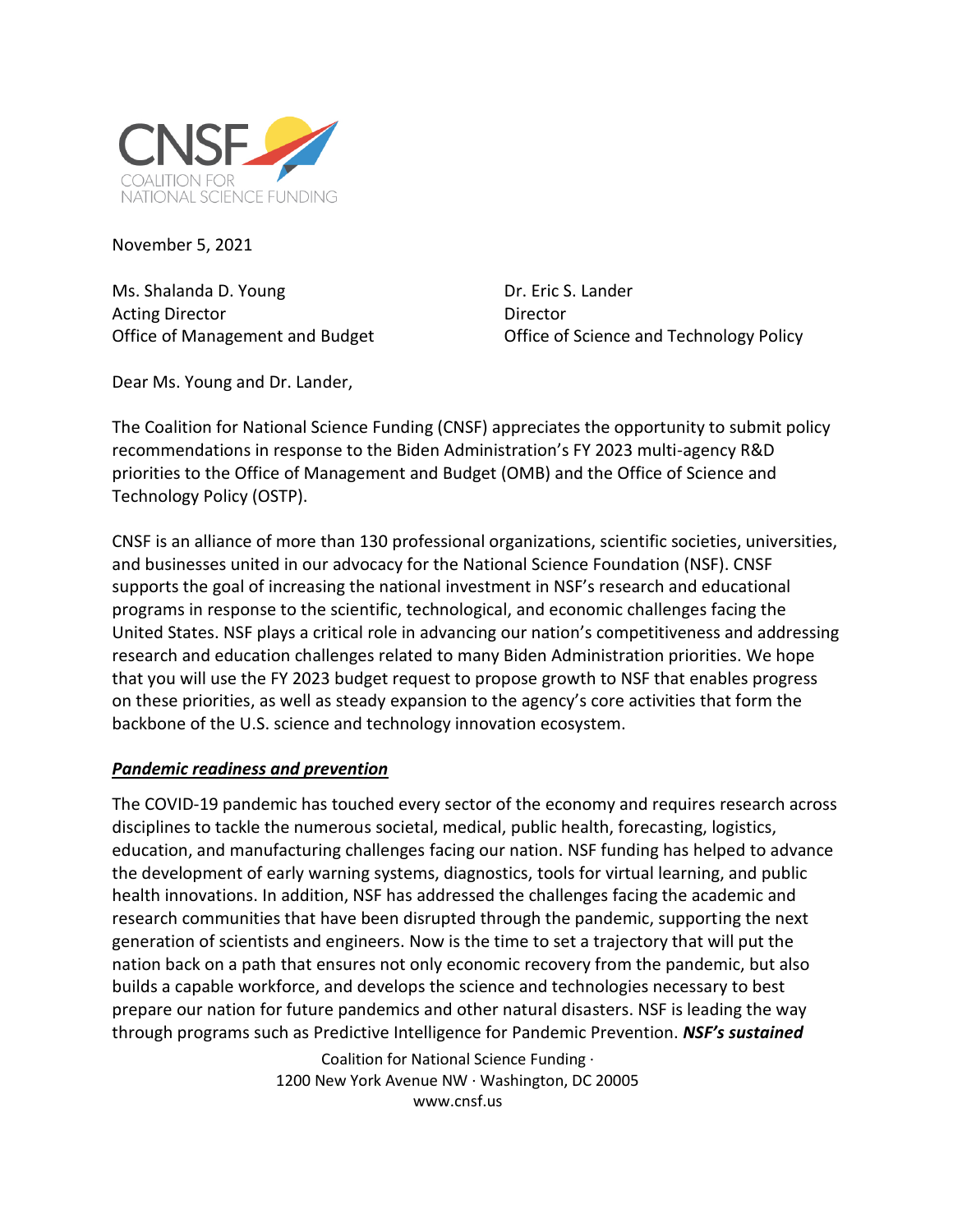*funding for pandemic preparedness will ensure that we continue to bring engineering, social, behavioral, ecological, computing, and other approaches to this enormous challenge. NSF should also continue to rebuild the research enterprise for recovery from pandemic-related losses, especially focusing on those most at risk in the scientific community and our next generation of scientists.* 

# *Tackling climate change and spurring energy innovation*

Climate change is one of the most challenging and complex issues facing our nation and the world, requiring deep understanding of multifaceted and interdependent biological, geological, social, and behavioral systems, equity, and urgent technological innovation to enhance our resilience. NSF has been instrumental across these fields, advancing our foundational understanding of climate change, challenges facing specific regions and communities such as the Arctic and coasts, training the climate and energy workforce of the future, and developing innovations in environmental engineering, energy, and resilience. There is enormous opportunity for NSF to grow its convergent research, innovation, and partnership activities to address climate change. *The Administration should enable NSF to play a key role in national climate and energy initiatives. Additional funding for NSF is necessary to truly meet the challenge ahead while at the same time ensuring that we do not jeopardize the foundational science and engineering ecosystem that will be critical for our future competitiveness and resilience.*

## *Catalyze research and innovation in critical and emerging technologies*

Funding for research and innovation in several areas, including artificial intelligence, quantum information science and high-performance computing, among others, is critical for maintaining our nation's global competitiveness. NSF support is essential for expanding these technologies, for training a diverse workforce of future innovators, and for developing new research ideas. Fundamental research supported by the NSF often lays the groundwork for developing new technologies. *CNSF encourages the Administration to support NSF-funded technological innovations that ensure our nation's global competitiveness, in addition to fundamental research which drives our nation forward in science and technology.*

## *STEM education, engagement, and innovation for equity*

Equity and access to federal funding opportunities and programs are critical for our nation's prosperity and can only be achieved through increasing capacity building and expanding participation in training programs. NSF supports implementing programs to promote excellence in STEM education at all levels and in all settings, as well as research aimed at developing and identifying successful education and training models. These investments, in turn, help STEM educators reach the "missing millions" and support a diverse and well-prepared workforce. Talent development for those underserved and underrepresented in STEM through equitable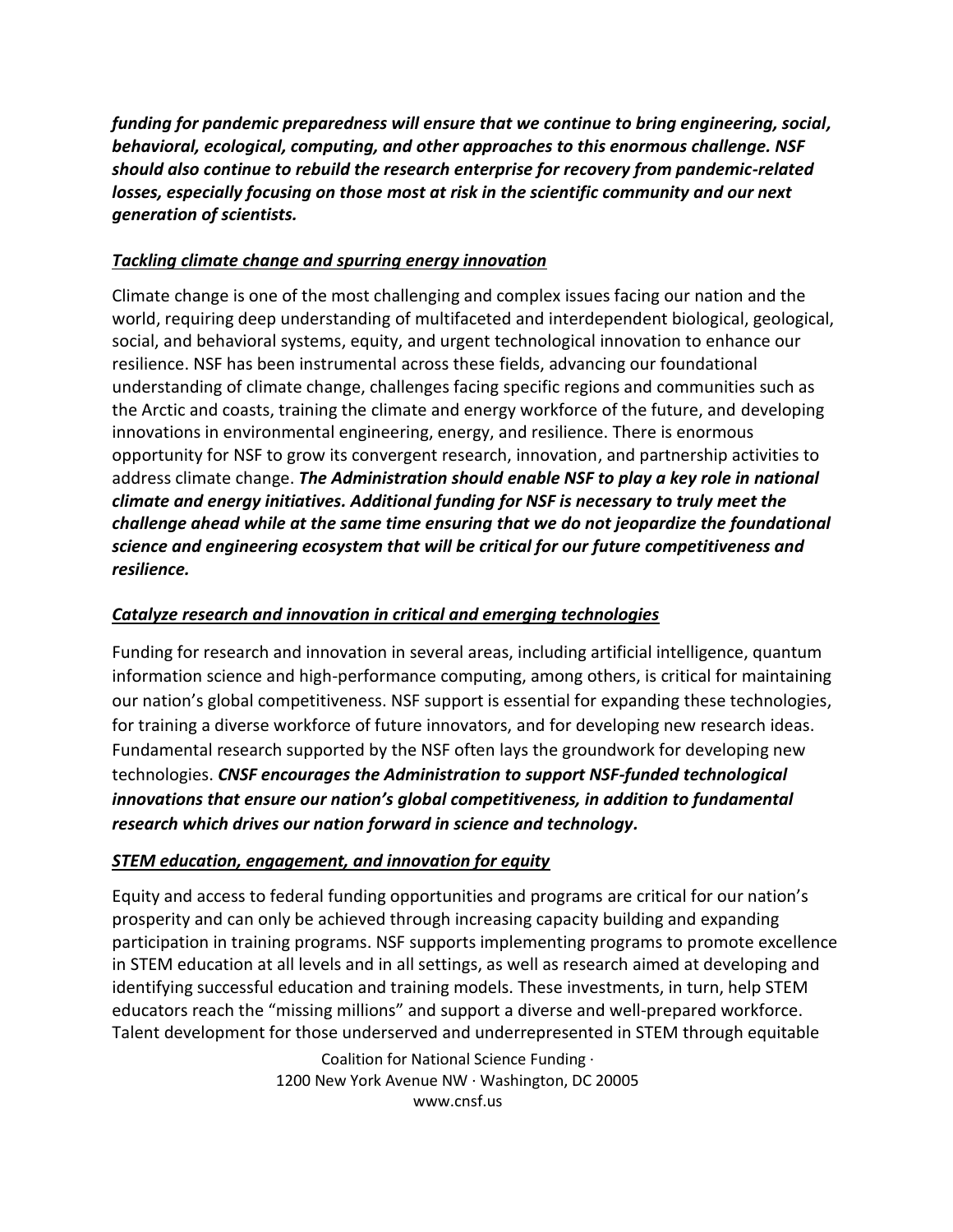education and training can greatly strengthen our nation's workforce. *CNSF encourages the Administration to invest in NSF-funded workforce, education, and education research activities, to develop a diverse and inclusive STEM workforce.*

## *National security and economic resilience*

Investments in research and technology underpin our resilience and national security. NSF partners with the Department of Defense in many areas to ensure that foundational advances in science and engineering address national security challenges, and to establish and maintain the development of a diverse future workforce that will underpin our economic competitiveness and national security enterprise. For example, NSF funds efforts to understand social and behavioral systems that improve decision making, training, and collaboration. NSF also supports research that enhances cybersecurity and protects against online threats that have been exacerbated during the pandemic. Research collaborations with international partners help maintain an open and engaging research environment and drive progress in science and technology. *CNSF encourages the Administration to support NSF research and technological innovations, including social and behavioral research, to ensure our national security while maintaining a collaborative global research environment.*

We look forward to working with you to support NSF funding in FY 2023. If CNSF can be a resource for you in this endeavor, please don't hesitate to contact us.

Sincerely,

The Coalition for National Science Funding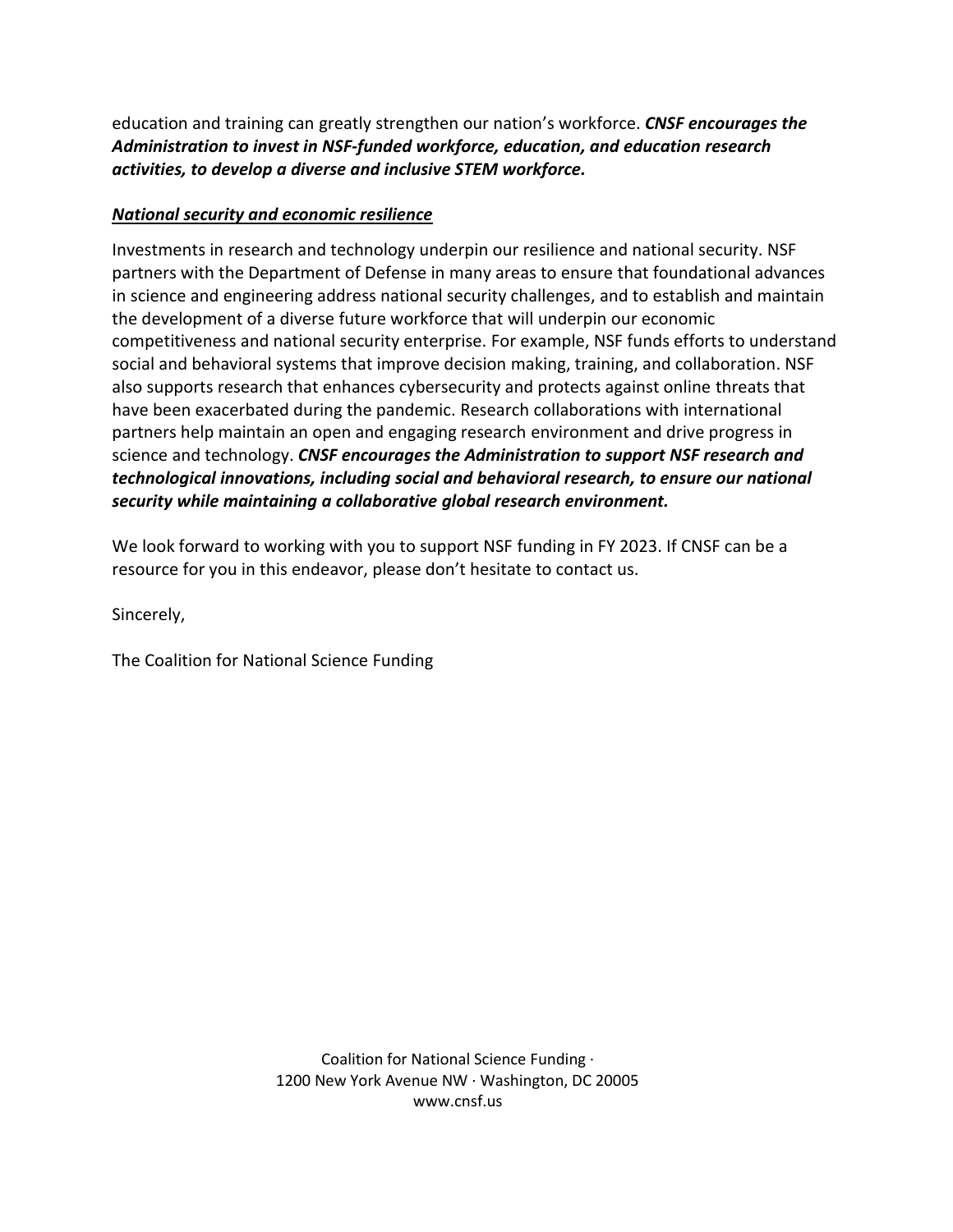American Anthropological Association American Association for the Advancement of Science American Association of Geographers American Association of Physicists in Medicine (AAPM) American Association of Physics Teachers American Astronomical Society American Chemical Society American Crystallographic Association American Educational Research Association American Geophysical Union American Institute of Biological Sciences American Institute for Medical and Biological Engineering (AIMBE) American Mathematical Society American Physical Society American Physiological Society American Political Science Association American Psychological Association American Society of Agronomy American Society of Civil Engineers American Society for Engineering Education American Society of Mechanical Engineers American Society for Microbiology American Society for Pharmacology and Experimental Therapeutics American Society of Plant Biologists American Sociological Association American Statistical Association Arizona State University Association for Psychological Science Association for Women in Mathematics Association of American Medical Colleges Association of American Universities Association of Public and Land-grant Universities Association of Science and Technology Centers

(ASTC) Atlanta University Center Consortium Battelle Biophysical Society Boise State University Boston University Brandeis University Brown University

Caltech Cavarocchi Ruscio Dennis Associates Coalition for Academic Scientific Computation Columbia University Computing Research Association Consortium of Social Science Associations Cornell University Council of Graduate Schools Council of Scientific Society Presidents Council on Undergraduate Research Crop Science Society of America Dartmouth College Duke University Ecological Society of America Entomological Society of America Eversole Associates Federal Science Partners Federation of Associations in Behavioral & Brain **Sciences** Federation of American Societies for Experimental Biology Florida State University Forge Policy Solutions Geological Society of America George Mason University Georgia Institute of Technology Harvard University IEEE-USA Incorporated Research Institutions for Seismology (IRIS) Indiana University Lehigh University Lewis-Burke Associates LLC Linguistic Society of America Massachusetts Institute of Technology Mathematical Association of America Materials Research Society Michigan State University Michigan Technological University Mineralogical Society of America Museum of Science, Boston National Association of Marine Laboratories National Communication Association National Postdoctoral Association Natural Science Collections Alliance